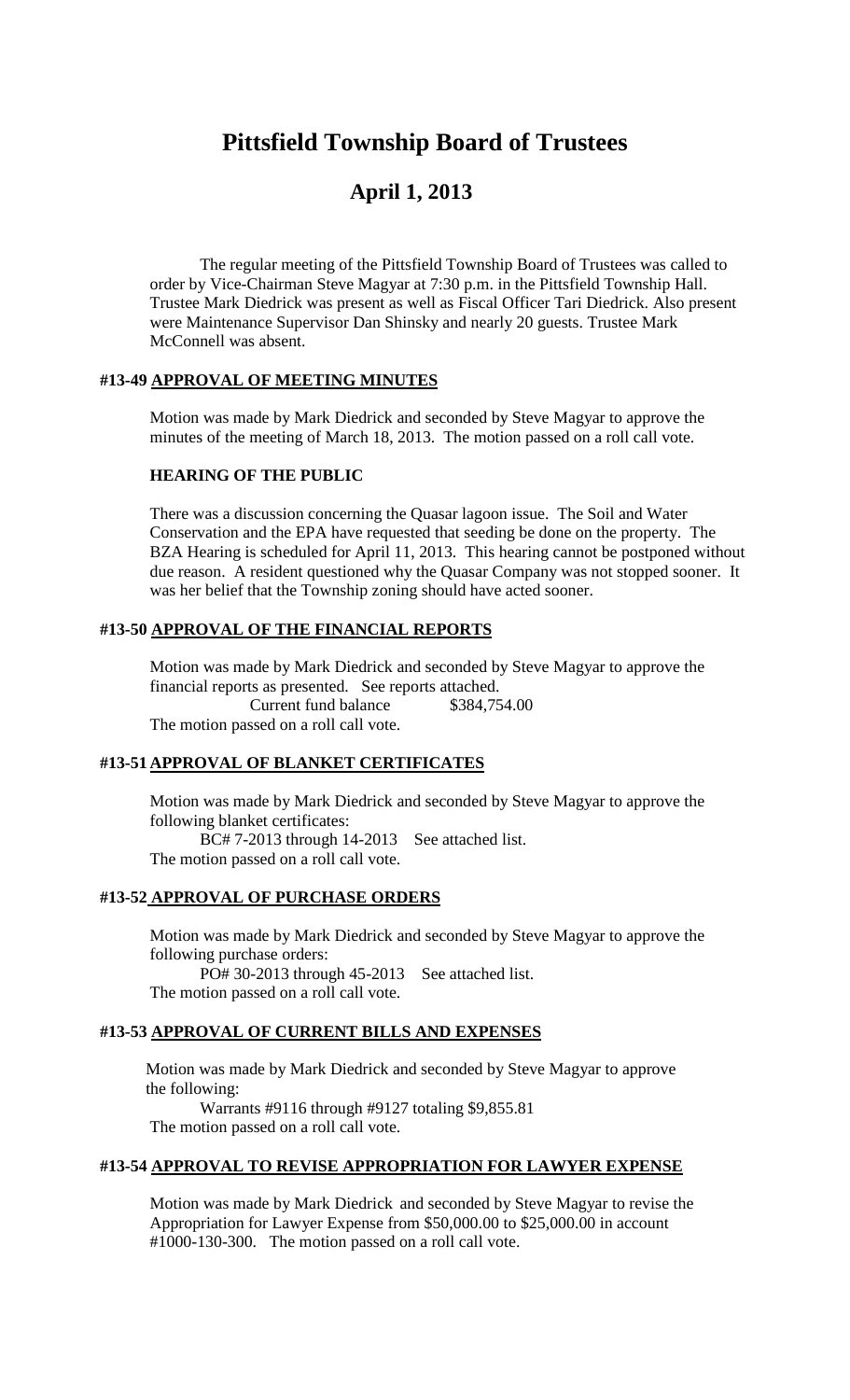## **#13-55 APPROVAL TO REVISE APPROPRIATION FOR HEALTH INSURANCE EXPENSE**

Motion was made by Mark Diedrick and seconded by Steve Magyar to revise the Appropriation for Health Insurance Expense from \$15,100.00 to \$30,600.00 in account #1000-110-221. The motion passed on a roll call vote.

## **#13-56 APPROVAL TO REVISE REVENUE BUDGET FOR HEALTH INSURANCE REIMBURSEMENT**

Motion was made by Steve Magyar and seconded by Mark Diedrick to revise the Revenue Budget for Health Insurance Reimbursement from \$1,000.00 to \$28,000.00 in account #1000-999. The motion passed on a roll call vote.

## **MEETING REPORTS**

LCTA – March 21 – Steve Magyar

#### **OLD BUSINESS –**

It was suggested that the township contract with Rumpke for trash removal services for the garage and townhall use. Dan Shinsky reported that the estimated charge would be \$38.00 per month for bi-monthly dumpster pick-up. The contract is being sent from Rumpke. It will be reviewed and a decision made at the next meeting.

## **NEW BUSINESS –**

Steve Magyar explained that area townships are interested in a joint bidding process for waste collection services. After discussion, the Trustees decided to consider participation in this "Trash Consortium" with other townships.

**ZONING BUSINESS –** Dan Shinsky reported that there have been a couple of house appraisals done in the township.

**ROAD & MAINTENANCE REPORT –** Dan Shinsky made suggestions as to what road projects should be done this summer. A spreadsheet was presented showing the available funds for such road projects.

## **#13-57 APPROVAL TO REQUEST ESTIMATES FROM THE COUNTY COMMISSIONER FOR PROJECTED ROAD PROJECTS FOR 2013**

Motion was made by Mark Diedrick and seconded by Steve Magyar to approve that a request be made to the County Commissioner's Office for estimates of the following road work for the summer of 2013:

Merriam Road from Pitts Road to Quarry Road (1.32 miles)

Whitney Road from Rt. 58 to Pitts Road (.98 miles)

Hughes Road from Hallauer Road to West Road (1.53 miles) The total road work projected is 3.83 miles. The motion passed on a roll call vote.